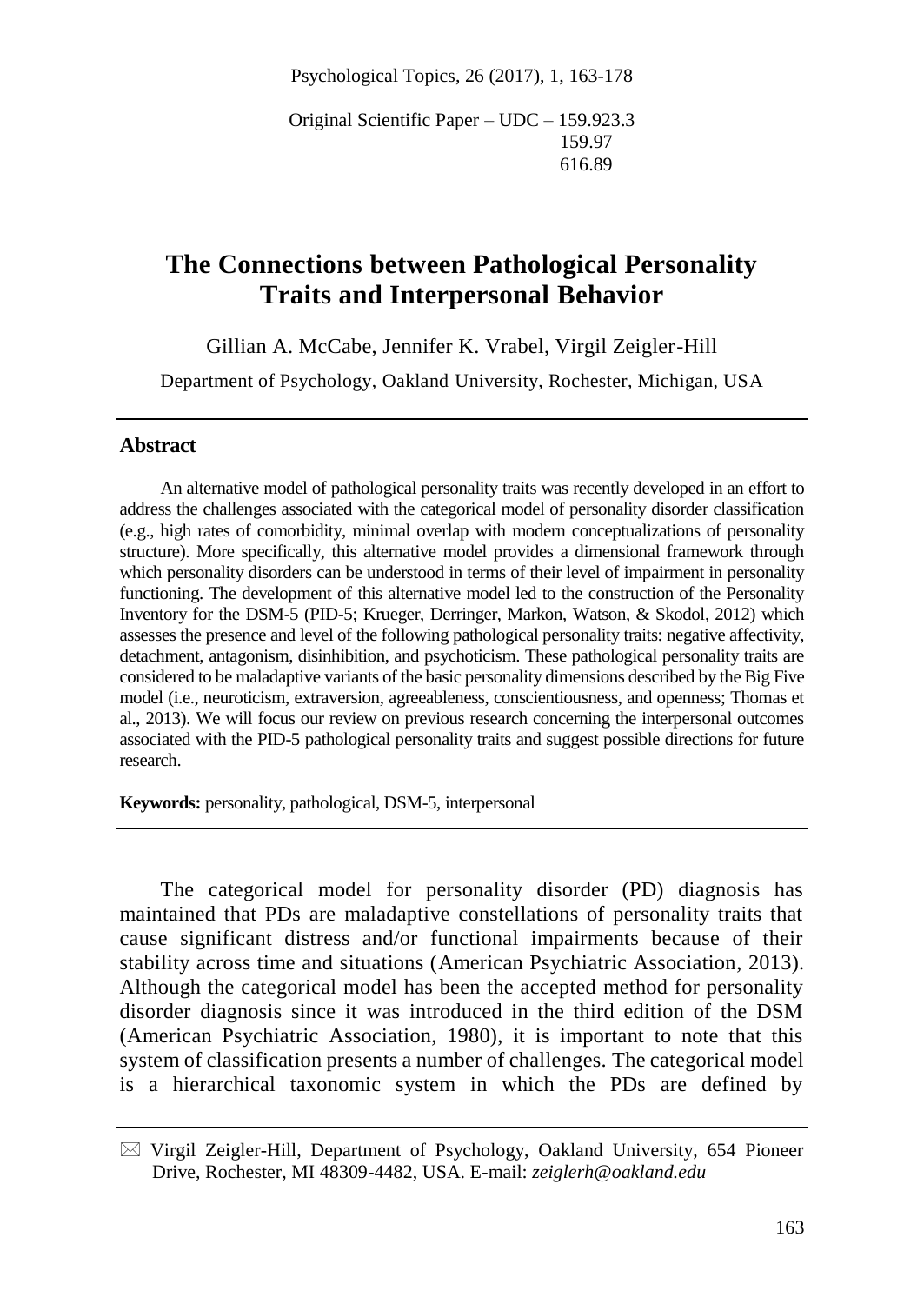approximately seven to nine criteria, of which a subset (approximately five) must be met in order for the diagnostic threshold to be reached (American Psychiatric Association, 2013). Because this classification system allows individuals to reach diagnostic thresholds in a multitude of ways, there is considerable heterogeneity within each PD such that individuals with very different patterns of symptoms may receive the same diagnosis (e.g., American Psychiatric Association, 2013; Trull & Durrett, 2005). The discrete boundaries around each PD are rather narrow which has resulted in an overreliance on Not-Otherwise-Specified (NOS) diagnoses as well as the high rates of comorbidity that are frequently observed (e.g., American Psychiatric Association, 2013; Krueger, 2013; Trull & Durrett, 2005).

To mitigate the challenges associated with the categorical model of personality disorders, an alternative classification model was added to Section III ("Emerging Measures and Models" in need of further study) of the *Diagnostic and Statistical Manual of Mental Disorders* (DSM-5; American Psychiatric Association, 2013). This alternative model approaches PDs from a dimensional perspective that characterizes PDs by the presence of pathological personality traits (which better accommodates the natural variations in individual personality; e.g., Krueger et al., 2012) and the level of impairment in personality functioning (which provides clearer, more appropriate boundaries between PD diagnoses; American Psychiatric Association, 2013; Few et al., 2013; James et al., 2015).

#### **Personality Inventory for DSM-5 (PID-5)**

Pathological personality traits are assessed within the alternative model using the Personality Inventory for DSM-5 (PID-5; Krueger et al., 2012). The PID-5 consists of 220 items that measure 25 facets across five pathological personality traits: *negative affectivity* (i.e., the tendency to experience an array of negative emotions), *detachment* (i.e., characterized by introversion, social isolation, and anhedonia), *antagonism* (i.e., aggressive tendencies accompanied by assertions of dominance and grandiosity), *disinhibition* (i.e., impulsivity and sensation seeking), and *psychoticism* (i.e., a disconnection from reality and a tendency to experience illogical thought patterns; American Psychiatric Association, 2013; Kruger et al., 2012). The PID-5 has consistently demonstrated strong internal validity at the trait level (e.g., Bastiaens et al., 2016; De Fruyt et al., 2013; Few et al., 2013; Gutiérrez et al., in press; Krueger et al., 2012). However, facet level internal validity has not been as consistent (e.g., grandiosity; Al-Dajani, Gralnick, & Bagby, 2016). In addition to the 220 item version of the PID-5, pathological personality traits can also be assessed using the Personality Inventory for DSM-5 – Brief Form (PID-5-BF; Krueger et al., 2012) which is a 25-item inventory that measures only the five pathological personality traits (i.e., the PID-5-BF does not capture the facets).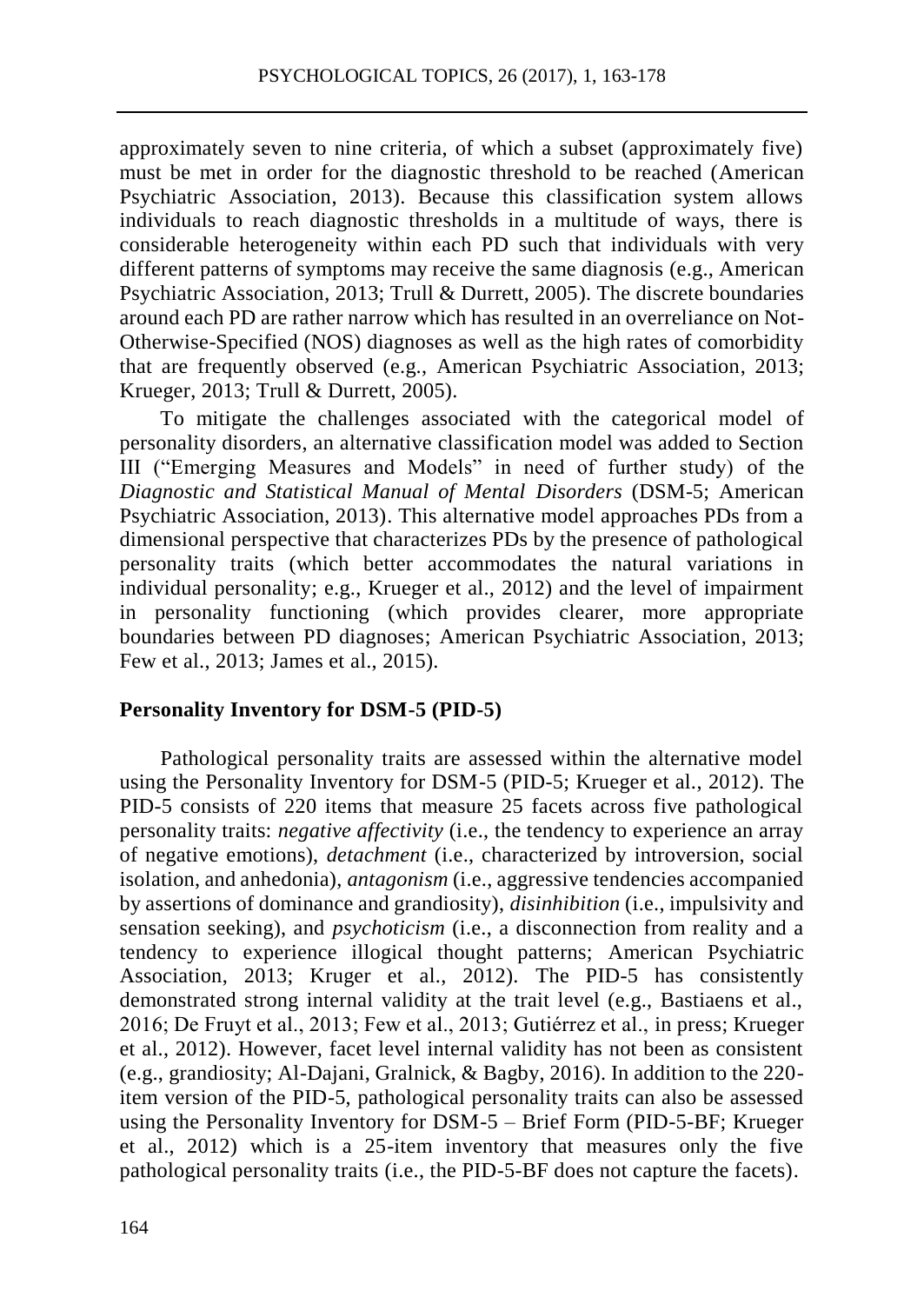The PID-5 pathological personality traits can be conceptualized as maladaptive variants of the Big Five traits (Thomas et al., 2013). That is, negative affectivity, detachment, antagonism, disinhibition, and psychoticism converge with neuroticism, (low) extraversion, (low) agreeableness, (low) conscientiousness, and openness to experience, respectively. The PID-5 has demonstrated adequate construct validity such that negative affectivity, detachment, antagonism, and disinhibition correlate strongly with their Big Five counterparts (e.g., Few et al., 2013; Quilty, Ayearst, Chimielewski, Pollock, & Bagby, 2013; Thomas et al., 2013). However, the association between PID-5 psychoticism and openness to experience is less consistent and one of the most notable weaknesses of the PID-5 (e.g., De Fruyt et al., 2013; Few et al., 2013; Gore & Widiger, 2013; Watson, Stasik, Ro, & Clark, 2013). The PID-5 has also been found to overlap with other measures of aversive personality traits (e.g., psychopathy, narcissism; see McCabe, Vrabel, & Zeigler-Hill, 2016, for a review).

# **Clinical Utility of the PID-5**

The clinical value of the PID-5 as a prognostic tool has been investigated with promising results. The PID-5 has been shown to be a useful prognostic tool in treatment-seeking adults (e.g., Few et al., 2013; Gutiérrez et al., in press). For example, the PID-5 traits of detachment and psychoticism – as well as PID-5 facets related to internalizing psychopathology – were found to predict posttraumatic stress disorder in a veteran sample (James et al., 2015). Further, higher levels of negative affectivity, antagonism, and disinhibition have been found in inpatient samples compared to outpatient samples (Bastiaens et al., 2016). High levels of antagonism and disinhibition have also been shown to predict greater alcohol use in older and younger individuals, respectively (Creswell, Bachrach, Wright, Pinto, & Ansell, 2016; see McCabe et al., 2016, for a review).

In addition to its potential as a useful assessment and prognostic tool (e.g., Few et al., 2013; Wright et al., 2015), the PID-5 may serve an added function of improving – and expanding – the ways personality disorders are characterized within the DSM (Al-Dajani et al., 2016). That is, the PID-5 may serve to broaden the relatively narrow boundaries that are currently used to diagnose personality disorders which may reduce the rates of comorbidity and reliance on NOS diagnoses. For example, the conceptualization of antisocial personality disorder has important similarities to the personality construct of psychopathy but the narrow boundaries around antisocial personality disorder exclude the affective and interpersonal components of psychopathy (e.g., Strickland, Drislane, Lucy, Krueger, & Patrick, 2013). Although unrecognized by the DSM, psychopathy's affective and interpersonal components may be of clinical importance. That is, individuals with high levels of psychopathy have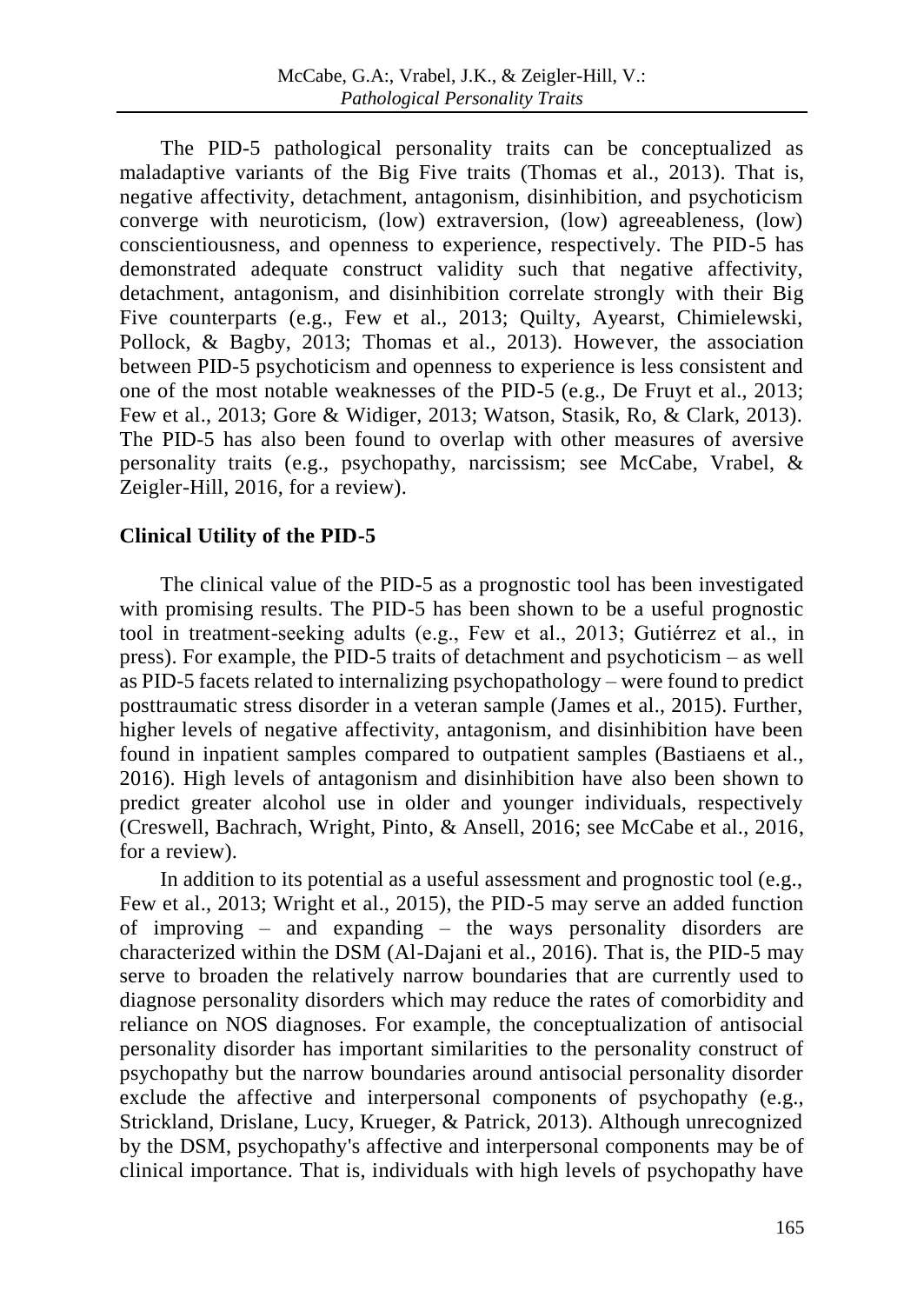been found to experience less physiological arousal in response to threatening stimuli compared to those meeting diagnostic criteria for an antisocial personality disorder diagnosis (Drislane, Vaidyanathan, & Patrick, 2013). This physiological response deficit was accounted for by the affective and interpersonal features of psychopathy (Drislane et al., 2013), which suggests that there may be clinically relevant physiological differences that are unidentifiable through the relatively narrow boundaries of antisocial personality disorder. Strickland et al. (2013) found that the PID-5 was able to adequately capture antisocial personality disorder as well as the affective and interpersonal features of psychopathy. Further, the current conceptualization of narcissistic personality disorder in the DSM-5 does not recognize the vulnerable elements of narcissism (American Psychiatric Association, 2013). However, the PID-5 has been shown to account for a moderate portion of the variance in both grandiose and vulnerable narcissism (Miller, Gentile, Wilson, & Campbell, 2013; Wright et al., 2013).

#### **Interpersonal Functioning**

A key feature of personality pathology is interpersonal dysfunction (American Psychiatric Association, 2013). Therefore, it is not surprising that previous research has shown that the PID-5 traits are associated with diminished interpersonal functioning (e.g., Williams & Simms, 2015). Previous research has examined the interpersonal styles associated with the PID-5 traits using the interpersonal circumplex which is a common method of empirically mapping interpersonal dysfunction consisting of an orthogonal twodimensional model of interpersonal behaviors (i.e., agency and communion; Wiggins, Phillips, & Trapnell, 1989). For example, Wright et al. (2012) found that negative affectivity fell within the Warm-Agreeable octant, detachment fell between the Aloof-Introverted and Unassured Submissive octants, antagonism within the Assured-Dominant octant, and disinhibition and psychoticism within the Arrogant-Calculating octant of the interpersonal circumplex. More recently, Southard, Noser, Pollock, Mercer, and Zeigler-Hill (2015) found that negative affectivity fell within the Unassured-Submissive octant, detachment and psychoticism fell within the Aloof-Introverted octant, and antagonism and disinhibition fell within the Cold-Hearted octant of the interpersonal circumplex. Taken together, the findings from Wright et al. (2012) and Southard et al.  $(2015)$  suggest that – with the possible exception of negative affectivity (i.e., Wright et al.,  $2012$ ) – the interpersonal styles of individuals with high levels of pathological personality features are marked by a lack of concern for others (Wright et al., 2012) and hostility (Southard et al., 2015).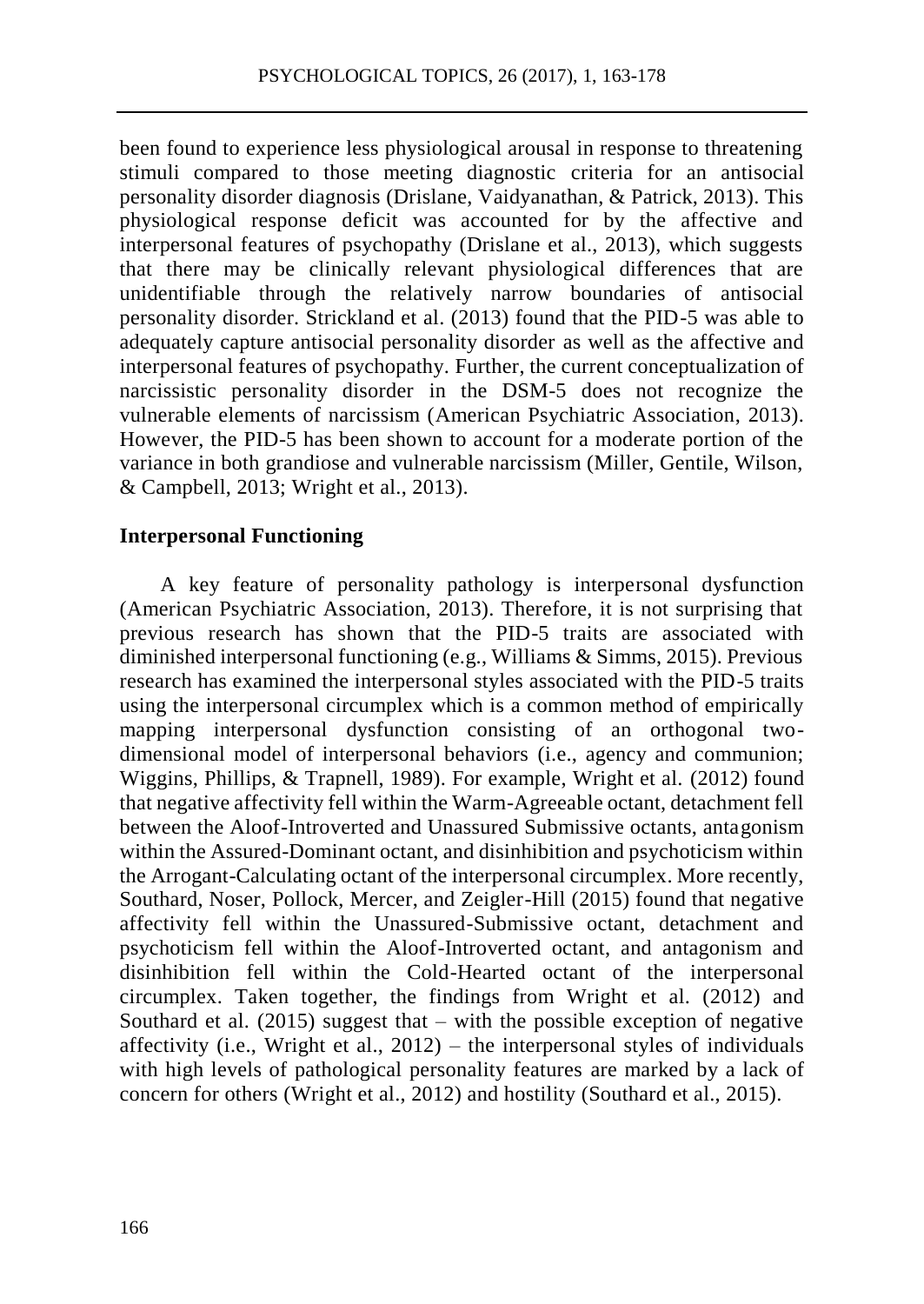### **Humor Styles**

Humor has many different functions (Martin, 2007) and can provide insight into how an individual feels about the self (Besser & Zeigler-Hill, 2011). For example, humor has been conceptualized as a defense mechanism (Freud, 1928) as well as an intrapsychic (e.g., stress management; Martin, Puhlik-Doris, Larsen, Gray, & Weir, 2003) and interpersonal regulator (e.g., relationship maintenance; Martin, 2007). Martin (2007) proposed that humor could be understood through two underlying dimensions – the first dimension distinguishes benign humor from injurious humor, and the second dimension distinguishes humor designed to enhance relationships with others from humor designed to enhance the self (Martin, 2007). These dimensions of humor form four specific humor styles: affiliative humor (benign relationship-enhancing), self-enhancing humor (benign self-enhancing), self-defeating humor (injurious relationship-enhancing), and aggressive humor (injurious self-enhancing; Martin, 2007). Recent research examining the connections between PID-5 traits and humor found that the PID-5 traits are related to humor styles (i.e., Zeigler-Hill, McCabe, & Vrabel, 2016). The PID-5 traits of negative affectivity and detachment were found to be negatively associated with self-enhancing humor and affiliative humor (i.e., benign humor styles; Zeigler-Hill et al., 2016). This suggests that individuals who are prone to experiencing negative emotions (i.e., individuals with high levels of negative affectivity; Krueger et al., 2012) and those with a tendency to be cold and avoidant (i.e., individuals with high levels of detachment; Wright et al., 2012) are less likely to engage in harmless humor styles designed to enhance the self or strengthen relationships. Antagonism was found to be positively associated with the aggressive humor (i.e., injurious selfenhancing) and negatively associated with the self-enhancing humor (i.e., benign self-enhancing; Zeigler-Hill et al., 2016), which suggests that individuals who are prone to interpersonal manipulation and aggression (i.e., individuals with high levels of antagonism; Krueger et al., 2012) are interested in self-enhancement, but only when it is at the expense of others. Disinhibition was found to be positively associated with self-defeating humor and aggressive humor (i.e., injurious humor styles; Zeigler-Hill et al., 2016), which suggests that anhedonic and introverted individuals (i.e., individuals with high levels of disinhibition; Krueger et al., 2012) may be less concerned about the possibility of harming others in the process of enhancing either the self or relationships through humor. One possible explanation for this is that disinhibited individuals are more likely to engage in behaviors that are impulsive and destructive to themselves and others (American Psychiatric Association, 2013; Zeigler-Hill et al., 2016). Psychoticism was found to have a positive relationship with selfdefeating humor (i.e., injurious humor designed to strengthen relationships; Zeigler-Hill et al., 2016), which may have developed because individuals with high levels of psychoticism tend to engage in behaviors that are related to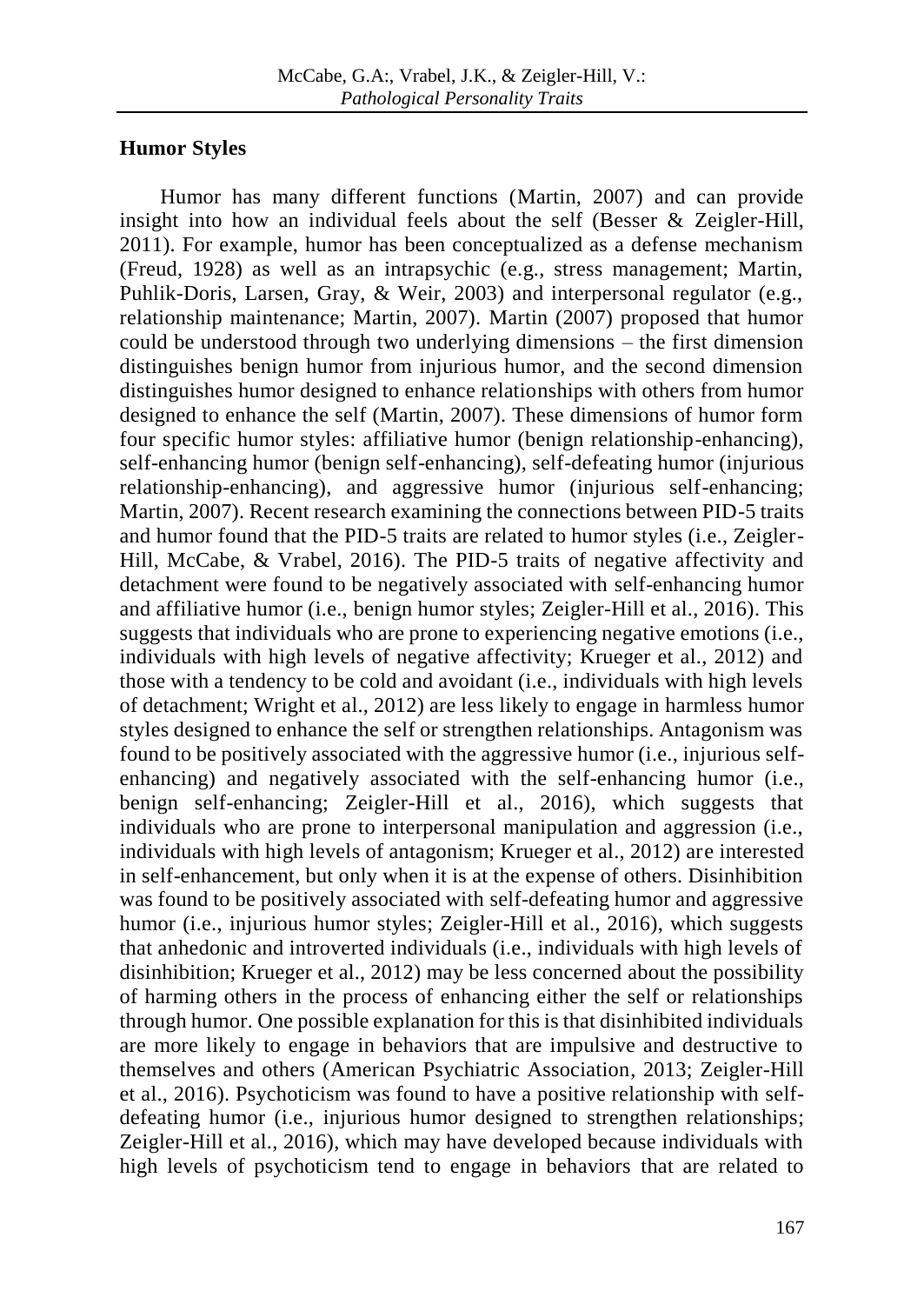physical self-harm (Hopwood et al., 2013). Taken together, these findings suggest that individuals with high levels of negative affectivity and detachment may be less likely to employ benign humor styles whereas individuals with high levels of antagonism, disinhibition, and psychoticism may be more likely to employ injurious humor styles. This is consistent with previous research showing that antagonism and disinhibition were negatively associated with individualizing moral values (Noser et al., 2015). In other words, individuals with high levels of either antagonism or disinhibition may be less concerned about the rights and welfare of others when making moral decisions. This research suggests that the PID-5 may be an important framework for understanding individual differences in humor styles.

#### **Romantic Relationship Behaviors**

Romantic partners can serve an integral role in one's social environment. In fact, research has shown that mate seeking and mate retention are adaptive systems that have evolved over time to minimize the costs of recurrent social threats and maximize the benefits associated with mating (i.e., reproductive fitness; Neel, Kenrick, White, & Neuberg, 2016). However, research suggests that the interpersonal dysfunction associated with pathological personality traits may also impact romantic relationship functioning. For example, Holden, Roof, McCabe, and Zeigler-Hill (2015) found that certain pathological personality traits were uniquely associated with various mate retention behaviors in an adult community sample. Specifically, negative affectivity and antagonism were positively associated with benefit-provisioning (i.e., engaging in behaviors that highlight the positive aspects of maintaining one's current romantic relationship) and cost-inflicting mate retention behaviors (i.e., engaging in behaviors that generate costs to the partner if he or she decides to leave the relationship or behave unfaithfully), whereas detachment was negatively associated with both forms of mate retention behaviors (Holden et al., 2015). These findings suggest that individuals who experience an excess of negative emotions or aggression may be more likely to employ multiple strategies in order to retain their romantic partners. In contrast, those prone to introversion and anhedonia may be less likely to attempt to retain their mates. These findings may be, at least partially, explained by the low levels of concern for the rights and welfare of others observed in individuals with high levels of antagonism and disinhibition (Noser et al., 2015). Certain pathological personality traits have also been shown to predict individual's motives for remaining in the lives of former romantic partners. Mogilski and Welling (2016) found that negative affectivity and antagonism both positively predicted pragmatic motives for remaining friends with a former romantic partner, whereas only negative affectivity positively predicted sentimental motives for remaining friends with a former romantic partner. Taken together, these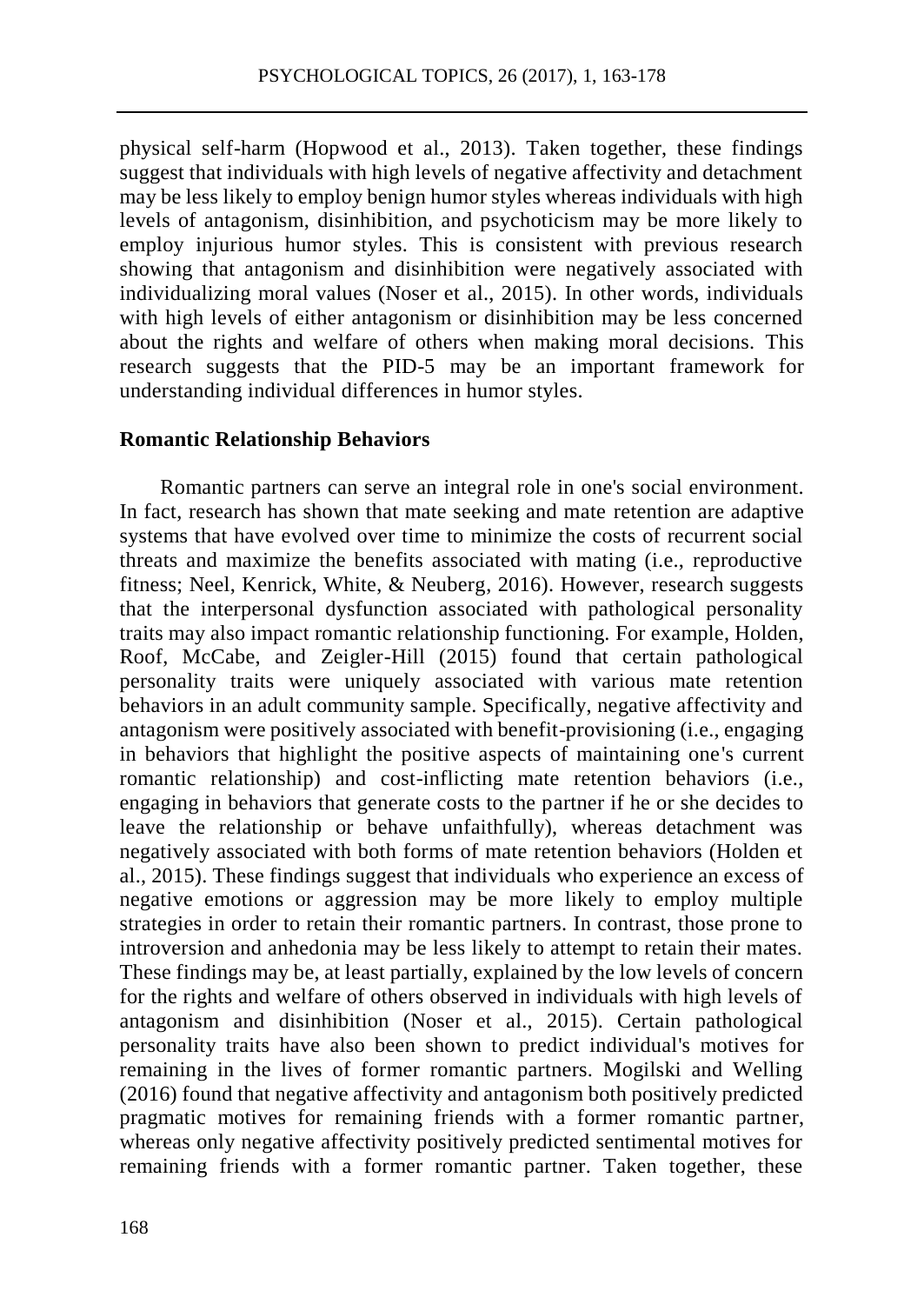findings suggest that individuals with high levels of negative affectivity and antagonism may be more inclined to retain their mates as well as more motivated to remain close to former romantic partners when the relationship ends. These findings may be, at least partially, explained by previous research showing that each of the PID-5 traits are associated with a lack of behavioral control during negative emotional experiences, which may, at least partially, explain some of the negative intrapersonal and interpersonal outcomes linked to pathological personality traits (Pollock, McCabe, Southard, & Zeigler-Hill, 2016).

# **Future Directions**

There are clear disadvantages associated with the categorical model of personality disorders employed by the DSM (see McCabe et al., 2016, for a review). However, despite the mounting evidence in support of the alternative model of personality pathology that was proposed in DSM-5, there is still significant resistance to this dimensional model (American Psychiatric Association, 2013). More research into the pathological personality traits captured by the PID-5 is needed if the transition to a dimensional model is likely to occur in future editions of the DSM. We discuss some potential areas for future research in the sections that follow.

#### **Interpersonal**

*Workplace Behavior.* Previous research has extensively examined the associations between normal personality traits and workplace behavior, often finding conscientiousness to be one of the strongest predictors of workplace outcomes. For example, in a meta-analysis examining the predictors of work performance, conscientiousness was found to be directly and indirectly – through self-efficacy – associated with work performance (Brown, Lent, Telander, & Tramayne, 2011). Barrick, Stewart, Neubert, and Mount (1998) found that the average level of conscientiousness within teams of workers was positively associated with supervisor ratings of performance. Salgado's (2002) meta-analysis of personality and job-related behavior found that extraversion, openness, agreeableness, and emotional stability predicted turnover, while conscientiousness predicted turnover and deviant behaviors (e.g., theft, substance use in the workplace). Further, Bowling and Eschleman (2010) found that low levels of conscientiousness moderated the association between work stressors (e.g., interpersonal conflict) and counterproductive work behaviors. These findings suggest that disinhibition – which is the maladaptive variant of conscientiousness – may have important implications for the study of workplace behavior. As high levels of conscientiousness have been found to be associated with high levels of work performance (e.g., Barrick et al., 1998;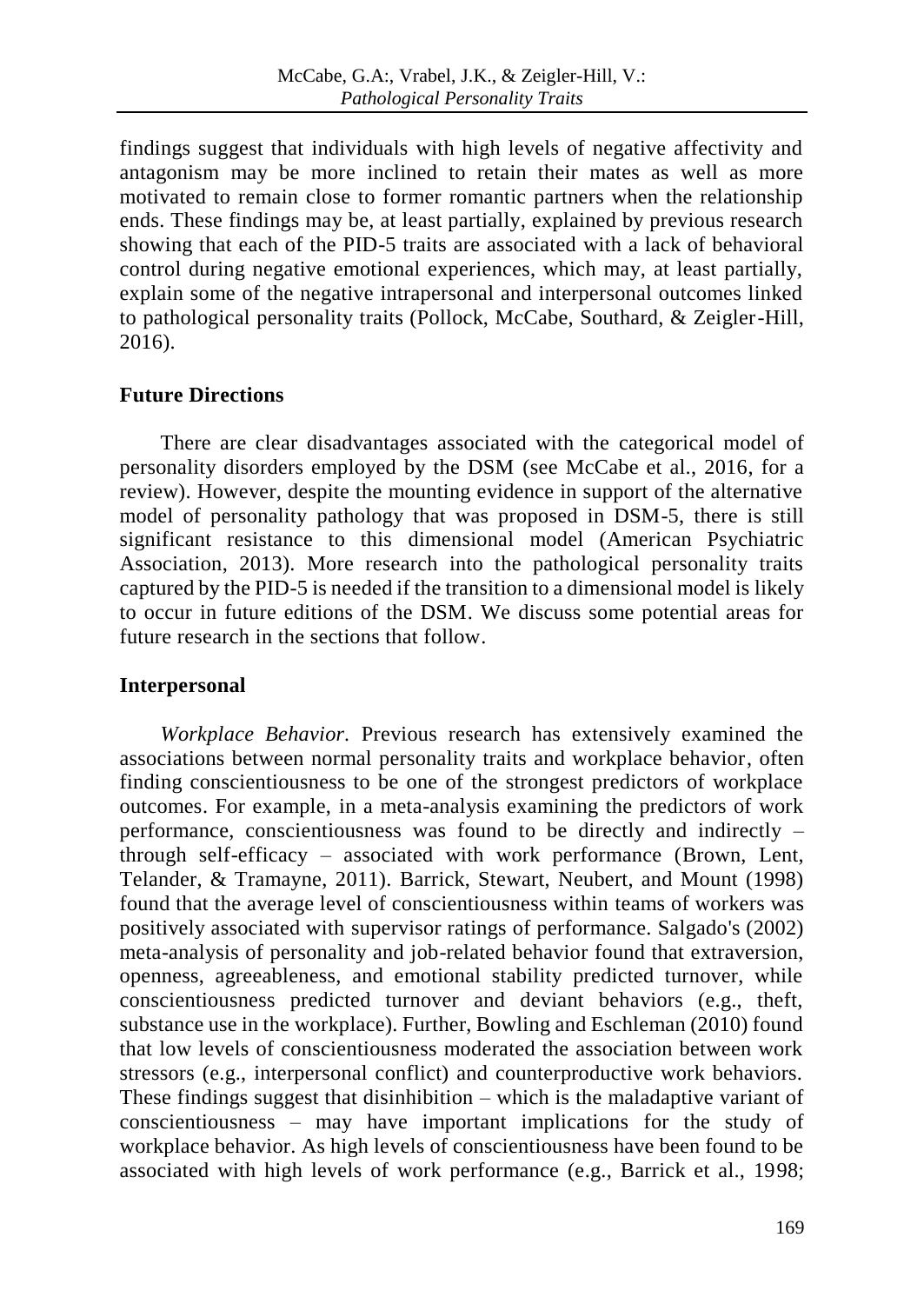Brown et al., 2011) and low levels of employee turnover (e.g., Salgado, 2002), deviant behavior, and counterproductive work behaviors (e.g., Bowling & Eschleman, 2010), individuals with high levels of disinhibition may be more likely perform poorly and behave defiantly in the workplace. This may be particularly important in law enforcement and medical professions where poor work performance and deviant behavior can be life threatening.

*Romantic Relationship Behavior*. Previous research has demonstrated that certain personality traits are closely associated with relationship behaviors. For example, in a study spanning 10 world regions, Schmitt (2004) found that low agreeableness, low conscientiousness, and high extraversion predicted selfreported relationship infidelity and sexual promiscuity. Similarly, Orzeck and Lung (2005) found that low levels of conscientiousness and high levels of extraversion and openness were associated with infidelity within monogamous romantic relationships. These findings suggest that the maladaptive variants of conscientiousness, agreeableness, and extraversion (i.e., disinhibition, antagonism, and detachment), may provide intriguing evidence into the associations between pathological personality traits and romantic relationship infidelity. This is consistent with previous work demonstrating strong associations between impulsive sensation-seeking – most commonly linked to low conscientiousness (i.e., disinhibition) and low agreeableness (i.e., antagonism) – and risky sexual behaviors (e.g., Hoyle, Fejfar, & Miller, 2000).

#### **Intrapersonal**

*Disgust*. The behavioral immune system is comprised of mechanisms that are able to identify possible infectious microorganisms, and prevent contact with and consumption of pathogens (Schaller, 2006; Schaller & Duncan, 2007). More importantly, the emotion of disgust is a significant part of the behavioral immune system because it motivates instant behavioral reactions to perceived pathogens (see, Schaller & Duncan, 2007, for an extended discussion). It has been suggested that disgust functions as a means of self-preservation (e.g., Miller, 2004) by which potentially harmful people, substances, and situations are identified (Tybur, Lieberman, & Griskevicius, 2009), and physiological responses (i.e., nausea) are evoked (Rozin & Fallon, 1987). Recent research has found that disgust can be conceptualized into the three distinct domains of pathogen disgust, sexual disgust, and moral disgust (Tybur et al., 2009). More importantly, disgust has been found to have unique associations with the Big Five personality traits. For example, agreeableness and conscientiousness had unique positive associations with sexual and moral disgust, whereas neuroticism was positively related to pathogen disgust (Tybur et al., 2009). Taken together, these findings suggest that the Big Five personality traits predict disgust sensitivity. Future research should consider whether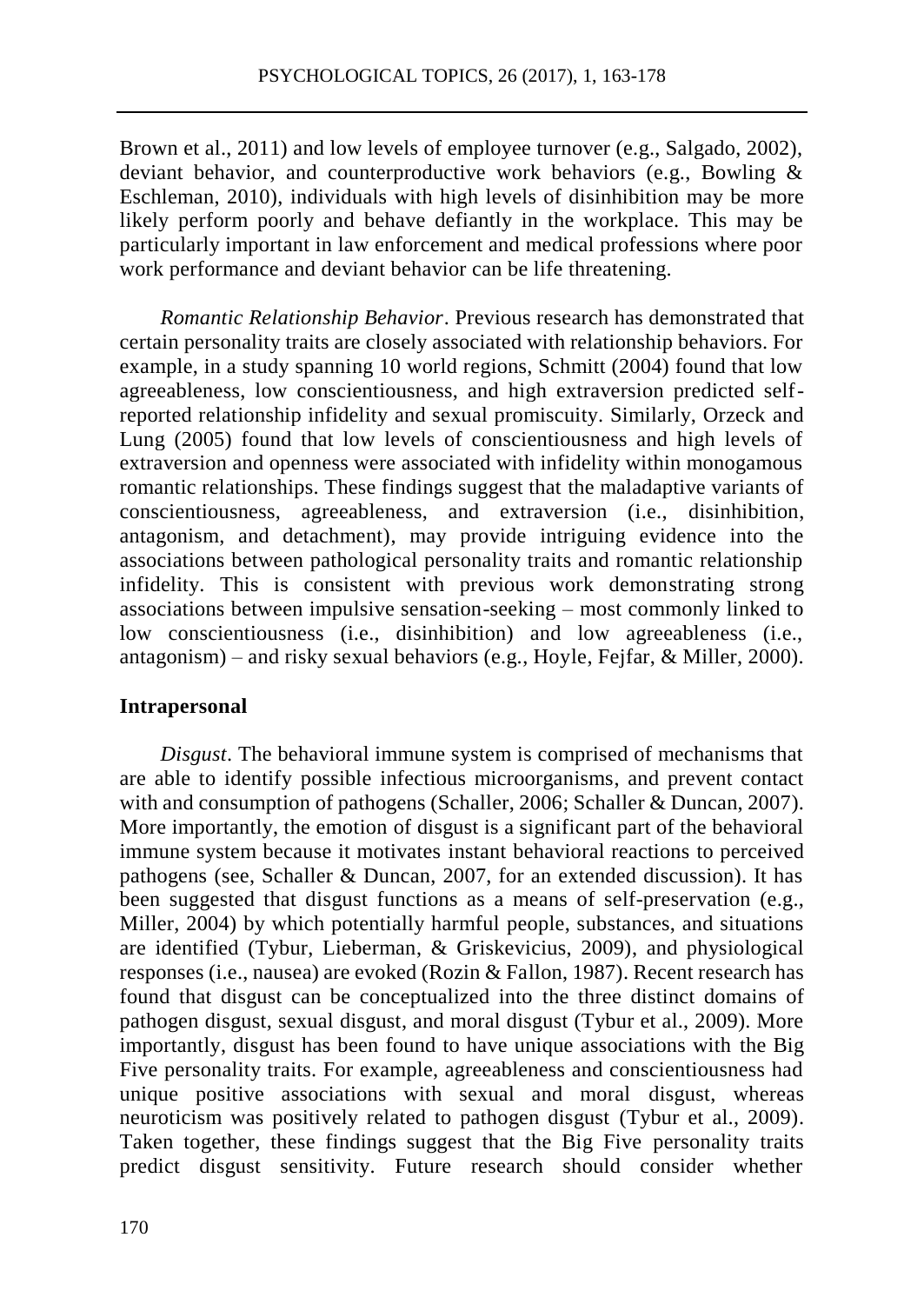pathological personality features also predict individual differences in disgust sensitivity.

*Self-Esteem*. Self-esteem can be defined as a global judgment of self-worth (Rosenberg, 1965) and has been found to be related to an array of issues (e.g., interpersonal relationship functioning; Murray, 2006). More recent studies have suggested that self-esteem is more complex than merely being high or low (e.g., Crocker & Park, 2004; Crocker & Wolfe, 2001). For instance, self-esteem can either be secure (e.g., well-anchored) or fragile (e.g., vulnerable; Jordan & Zeigler-Hill, 2013). One aspect of fragile self-esteem is whether an individual's self-esteem is unstable (i.e., fluctuations in one's state self-esteem around his or her self-esteem level; Jordan & Zeigler-Hill, 2013). Another aspect of fragile self-esteem is whether an individual's feelings of self-worth are contingent. Contingent self-esteem occurs when an individual's self-worth is dependent upon success in a particular domain (e.g., academics; Crocker, Luhtanen, Cooper, & Bouverette, 2003). Past research has found significant relationships between self-esteem and the Big Five personality dimensions. For example, individuals with high self-esteem are more likely to be extraverted and conscientious (e.g., Robins, Tracy, Trzesniewski, Potter, & Gosling, 2001). However, there is an absence of knowledge concerning the relationship that the PID-5 traits may have with self-esteem. Specifically, future research should address this gap in the literature by focusing on the associations that the PID-5 traits may have with aspects of fragile self-esteem. These findings may be important because they may increase our knowledge regarding the connections between pathological aspects of personality and feelings of self-worth. For instance, individuals who have certain pathological personality features may be more likely to experience fluctuations in their self-esteem (i.e., unstable selfesteem) or base their feelings of self-worth on success in a particular domain (i.e., contingent self-esteem).

*Self-Conscious Emotions*. Shame and guilt are self-conscious emotions that promote moral interpersonal behavior (e.g., Tangney, 1995). Shame involves feeling publicly exposed to social disapproval, whereas guilt concerns a private sense of having done wrong. Previous research has demonstrated that shame and guilt are associated with different interpersonal outcomes and suggests that shame and guilt are not equally moral emotions (e.g., Tangney, Wagner, Hill-Barlow, Marschall, & Gramzow, 1996). Shame-prone individuals have been found to experience difficulties maintaining their interpersonal relationships because the internalized hostility that accompanies shame is easily redirected toward others (e.g., aggressive interpersonal behaviors; Tangney, Wagner, Fletcher, & Gramzow, 1992). In contrast, guilt is considered to function as a relationship-enhancer because it keeps individuals focused on the interpersonal consequences of their actions (Baumeister, Stillwell, &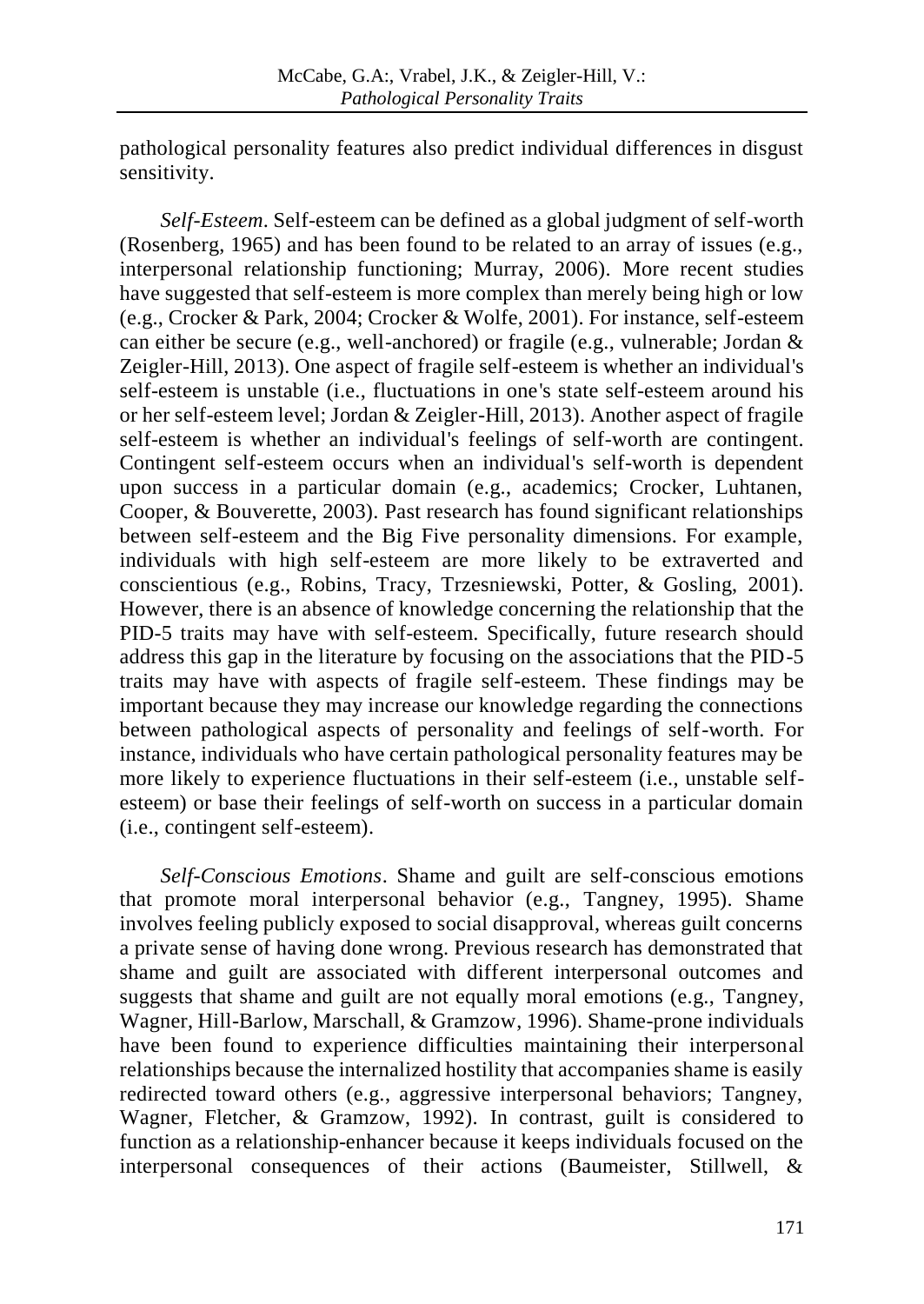Heatherton, 1994). Recent research has begun to shed light on the associations between the PID-5 and the self-conscious emotions of shame and guilt. McCabe and Zeigler-Hill (2016) found that individuals with high levels of negative affectivity were more likely to experience shame, individuals with high levels of detachment and disinhibition were less likely to experience guilt, and individuals with high levels of antagonism were less likely to experience either shame or guilt. These findings suggest that individuals with high levels of certain pathological personality traits (i.e., detachment, antagonism, and disinhibition) may be less likely to worry about the consequences of their behavior or engage in the reparative actions that enhance interpersonal relationships.

#### **Additional Validation**

*Facet Loadings*. An interesting area for future research focuses on whether other pathological personality traits exist (e.g., Krueger et al., 2012). In other words, the 25 personality facets that make up the PID-5 may not be exhaustive. For example, 10 out of the 25 PID-5 facets (i.e., attention seeking, callousness, depressively, hostility, preservation, restricted affectivity, rigid perfectionism, risk taking, submissiveness, and suspiciousness) load on more than one PID-5 trait. The possibility of other pathological personality traits may be significant for the diagnostic criteria for specific personality disorders.

*Trait Stability.* Past research has found associations between age and the Big Five personality traits. For example, conscientiousness and neuroticism have been found to predict life course functioning. Specifically, neuroticism in younger adulthood has been found to predict depression in older adulthood (Soldz & Vaillant, 1999). Future research should focus on the maladaptive variants of these domains. That is, future research should investigate whether pathological personality features are associated with life course functioning. These findings would add to our knowledge concerning the complexity of age and personality disorders.

Relatedly, researchers have discovered that the age of the participant should be taken into consideration when interpreting results using the PID-5 (see McCabe et al., 2016, for a review). For example, results from an itemresponse theory analysis showed that the DSM-IV Axis II criteria did not meet adequate face validity in older age samples (Balsis, Gleason, Woods, & Oltmanns, 2007). In addition, research has found that younger adults are more likely to endorse certain items (e.g., "I love getting attention", "I see unusual connections between things") than older adults (Van den Broeck, Bastiaansen, Rossi, Dierckx, & De Clercq, 2013). Taken together, future research may consider using items that are written specifically for younger adults and older adults (Van den Broeck et al., 2013).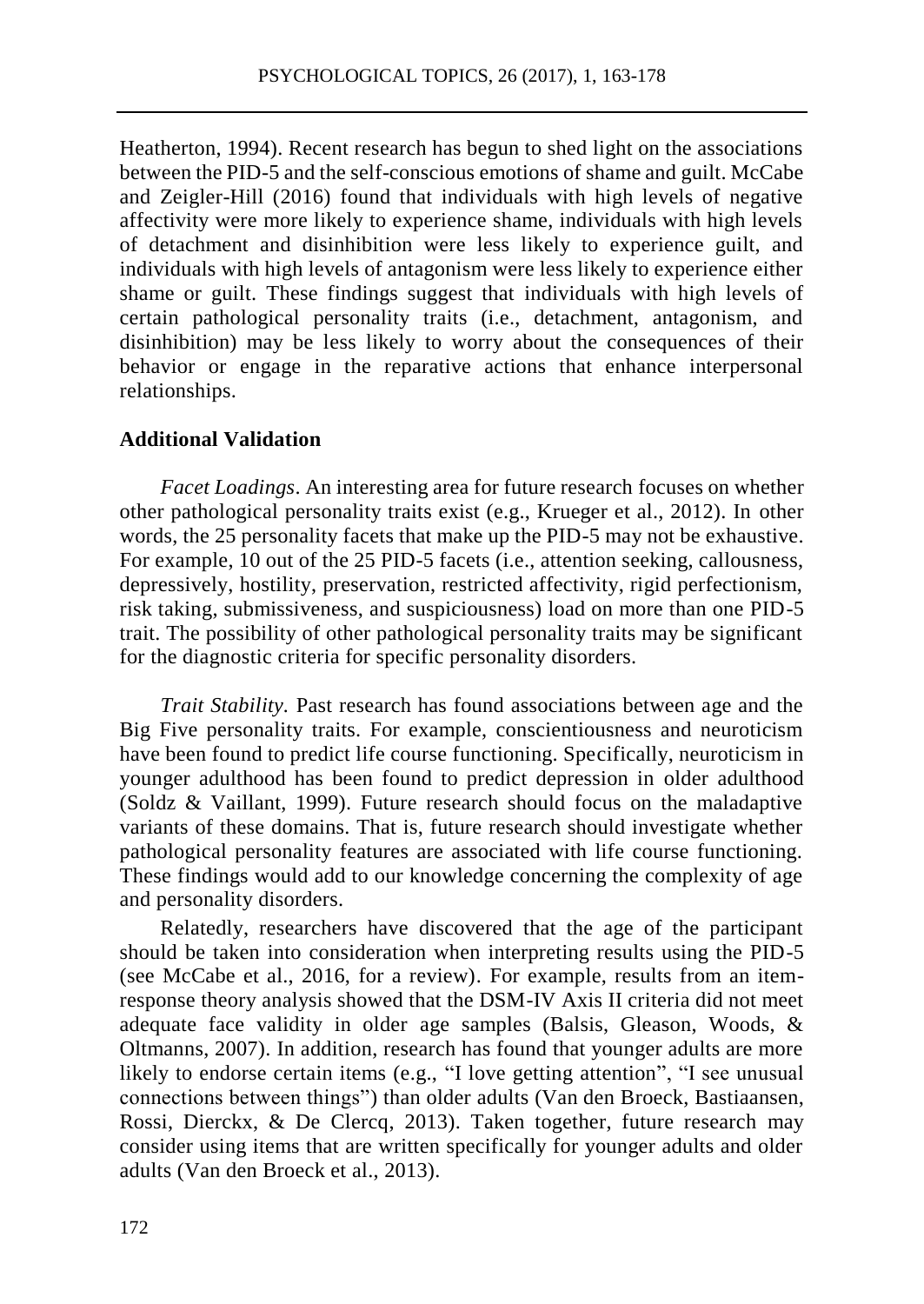#### **Conclusion**

The PID-5 is an empirically driven method of identifying pathological personality traits in clinical and nonclinical samples and deserves further research. To date, researchers have found associations between PID-5 traits and an array of intrapersonal (e.g., morality; Noser et al., 2015; emotion dysregulation; Pollock et al., 2016) and interpersonal outcomes (e.g., mate retention; Holden et al., 2015; humor; Zeigler-Hill et al., 2016), yet research concerning the PID-5 is still in its earliest stages. Additional research concerning the PID-5 traits may offer significant clinical advantages and may contribute to a depature from the categorical model of personality disorder classification.

# **References**

- Al-Dajani, N., Gralnick, T.M., & Bagby, R.M. (2016). A psychometric review of the Personality Inventory for DSM-5 (PID-5): Current status and future directions. *Journal of Personality Assessment*, *98*, 62-81.
- American Psychiatric Association. (1980). *Diagnostic and statistical manual of mental disorders* (3rd ed.). Washington, DC: American Psychiatric Publishing.
- American Psychiatric Association. (2013). *Diagnostic and statistical manual of mental*  disorders (5<sup>th</sup> ed.). Washington, DC: American Psychiatric Publishing.
- Balsis, S., Gleason, M.E., Woods, C.M., & Oltmanns, T.F. (2007). An item response theory analysis of DSM-IV personality disorder criteria across younger and older age groups. *Psychology and Aging*, *22*, 171-185.
- Barrick, M.R., Stewart, G.L., Neubert, M.J., & Mount, M.K. (1998). Relating member ability and personality to work-team processes and team effectiveness. *Journal of Applied Psychology*, *83*, 377-391.
- Bastiaens, T., Claes, L., Smits, D., De Clercq, B., De Fruyt, F., Rossi, G., & De Hert, M. (2016). The construct validity of the Dutch Personality Inventory for DSM-5 Personality Disorders (PID-5) in a clinical sample. *Assessment*, *23*, 42-51.
- Baumeister, R.F., Stillwell, A.M., & Heatherton, T.F. (1994). Guilt: An interpersonal approach. *Psychological Bulletin*, *115*, 243-267.
- Besser, A., & Zeigler-Hill, V. (2011). Pathological forms of narcissism and perceived stress during the transition to the university: The mediating role of humor styles. *International Journal of Stress Management*, *18*, 197-221.
- Bowling, N.A., & Eschleman, K.J. (2010). Employee personality as a moderator of the relationships between work stressors and counterproductive work behavior. *Journal of Occupational Health Psychology*, *15*, 91-103.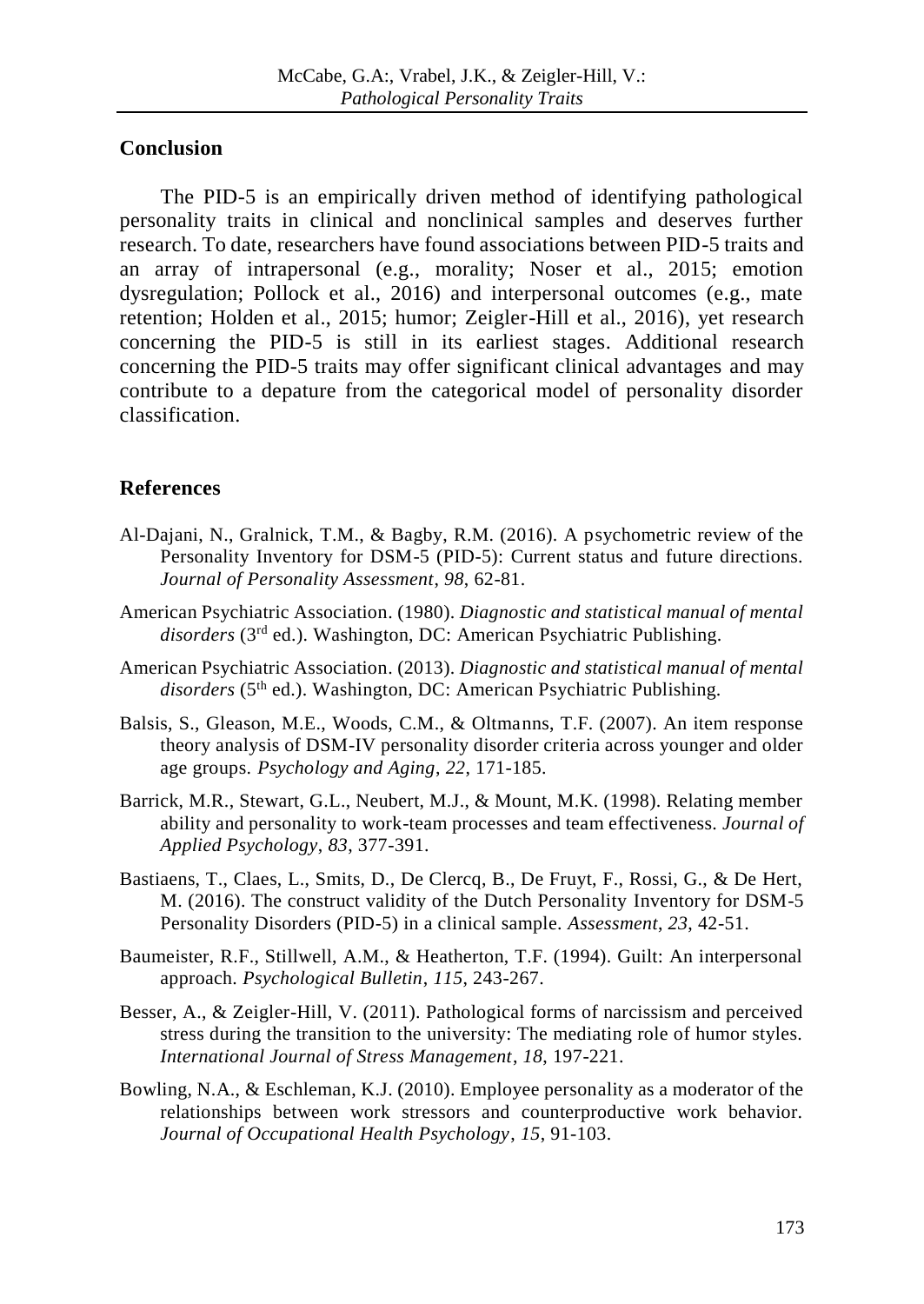- Brown, S.D., Lent, R.W., Telander, K., & Tramayne, S. (2011). Social cognitive career theory, conscientiousness, and work performance: A meta-analytic path analysis. *Journal of Vocational Behavior*, *79*, 81-90.
- Creswell, K.G., Bachrach, R.L., Wright, A.G., Pinto, A., & Ansell, E. (2016). Predicting problematic alcohol use with the DSM-5 alternative model of personality pathology. *Personality Disorders: Theory, Research, and Treatment*, *7*, 103-111.
- Crocker, J., Luhtanen, R.K., Cooper, M.L., & Bouvrette, S. (2003). Contingencies of self-worth in college students: Theory and measurement. *Journal of Personality and Social Psychology*, *85*, 894-908.
- Crocker, J., & Park, L.E. (2004). Reaping the benefits of pursuing self-esteem without the costs? Response to comments on Crocker and Park (2004). *Psychological Bulletin*, *130*, 430-434.
- Crocker, J., & Wolfe, C.T. (2001). Contingencies of self-worth. *Psychological Review*, *108*, 593-623.
- De Fruyt, F., De Clercq, B., De Bolle, M., Wille, B., Markon, K., & Krueger, R.F. (2013). General and maladaptive traits in a five-factor framework for DSM-5 in a university student sample. *Assessment*, *20*, 295-307.
- Drislane, L.E., Vaidyanathan, U., & Patrick, C.J. (2013). Reduced cortical call to arms differentiates psychopathy from antisocial personality disorder. *Psychological Medicine*, *43*, 825-835.
- Few, L.R., Miller, J.D., Rothbaum, A.O., Meller, S., Maples, J., Terry, D.P., ... MacKillop, J. (2013). Examination of the Section III DSM-5 diagnostic system for personality disorders in an outpatient clinical sample. *Journal of Abnormal Psychology*, *122*, 1057-1086.
- Freud, S. (1928). Humour. *International Journal of Psychoanalysis*, *9*, 1-6.
- Gore, W.L., & Widiger, T.A. (2013). The DSM-5 dimensional trait model and Five-Factor models of general personality. *Journal of Abnormal Psychology*, *122*, 816- 821.
- Gutiérrez, F., Aluja, A., Peri, J.M., Calvo, N., Ferrer, M., Baillés, E., ... Krueger, R.F. (in press). Psychometric properties of the Spanish PID-5 in a clinical and a community sample. *Assessment*.
- Holden, C.J., Roof, C.H., McCabe, G., & Zeigler-Hill, V. (2015). Detached and antagonistic: Pathological personality features and mate retention behaviors. *Personality and Individual Differences*, *83*, 77-84.
- Hopwood, C.J., Wright, A.G.C., Krueger, R.F., Schade, N., Markon, K.E., & Morey, L.C. (2013). DSM-5 pathological personality traits and the personality assessment inventory. *Assessment*, *20*, 269-285.
- Hoyle, R.H., Fejfar, M.C., & Miller, J.D. (2000). Personality and sexual risk taking: A quantitative review. *Journal of Personality*, *68*, 1203-1231.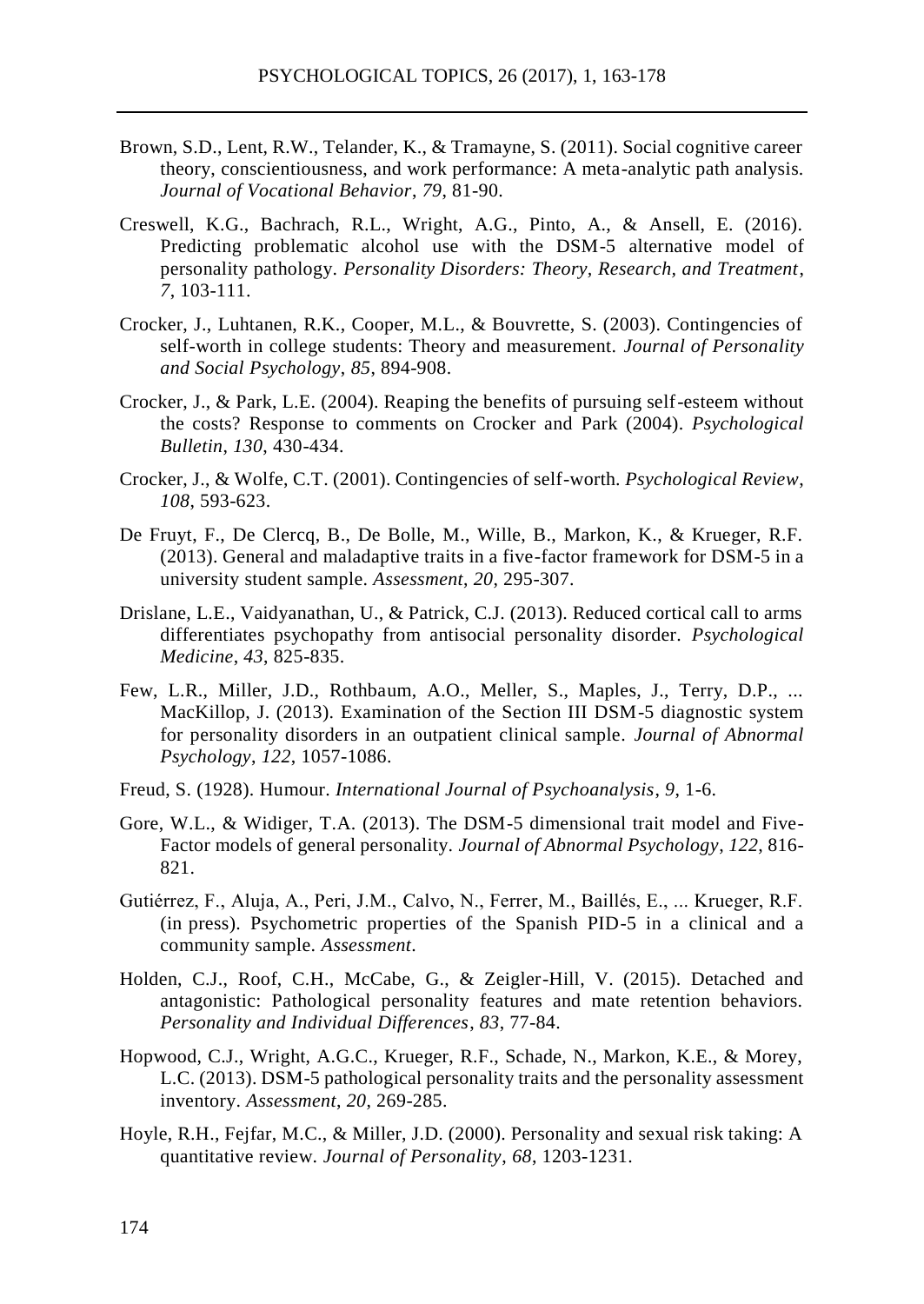- James, L.M., Anders, S.L., Peterson, C.K., Engdahl, B.E., Krueger, R.F., & Georgopoulos, A.P. (2015). DSM-5 personality traits discriminate between posttraumatic stress disorder and control groups. *Experimental Brain Research*, *233*, 2021-2028.
- Jordan, C.H., & Zeigler-Hill, V. (2013). Fragile self-esteem: The perils and pitfalls of (some) high self-esteem. In V. Zeigler-Hill (Ed.), *Self-esteem* (pp. 80-98). London: Psychology Press.
- Krueger, R.F. (2013). Personality disorders are the vanguard of the post-DSM-5.0 era. *Personality Disorders: Theory, Research, and Treatment*, *4*, 355-362.
- Krueger, R.F., Derringer, J., Markon, K.E., Watson, D., & Skodol, A.E. (2012). Initial construction of a maladaptive personality trait model and inventory for DSM-5. *Psychological Medicine*, *42*, 1879-1890.
- Martin, R.A. (2007). *The psychology of humor: An integrative approach*. Cambridge, MA: Academic Press.
- Martin, R.A., Puhlik-Doris, P., Larsen, G., Gray, J., & Weir, K. (2003). Individual differences in uses of humor and their relation to psychological well-being: Development of the Humor Styles Questionnaire. *Journal of Research in Personality*, *37*, 48-75.
- McCabe, G.A., Vrabel, J.K., & Zeigler-Hill, V. (2016). Pathological personality traits: The darker aspects of personality. In J. Williams (Ed.), *Psychopathology: Symptoms, challenges, and current concepts* (pp. 29-57). Hauppauge, NY: Nova.
- McCabe, G.A., & Zeigler-Hill, V. (2016). Always let your conscience (or lack thereof) be your guide: Pathological personality features and the self-conscious emotions of shame and guilt. *Unpublished manuscript*.
- Miller, S.B. (2004). *Disgust: The gatekeeper emotion*. Mahwah, NJ: Analytic Press.
- Miller, J.D., Gentile, B., Wilson, L., & Campbell, W.K. (2013). Grandiose and vulnerable narcissism and the DSM-5 pathological personality trait model. *Journal of Personality Assessment*, *95*, 284-290.
- Mogilski, J.K., & Welling, L.L. (2016). Staying friends with an ex: Sex and dark personality traits predict motivations for post-relationship friendship. *Personality and Individual Differences*. http://dx.doi.org/10.1016/j.paid.2016.04.016
- Murray, S.L. (2006). Self-esteem: Its relational contingencies and consequences. In M.H. Kernis (Ed.), *Self-esteem issues and answers: A sourcebook of current perspectives* (pp. 350-366). New York, NY: Psychology Press.
- Neel, R., Kenrick, D.T., White, A.E., & Neuberg, S.L. (2016). Individual differences in fundamental social motives. *Journal of Personality and Social Psychology*, *110*, 887-907.
- Noser, A.E., Zeigler-Hill, V., Vrabel, J.K., Besser, A., Ewing, T.D., & Southard, A.C. (2015). Dark and immoral: The links between pathological personality features and moral values. *Personality and Individual Differences*, *75*, 30-35.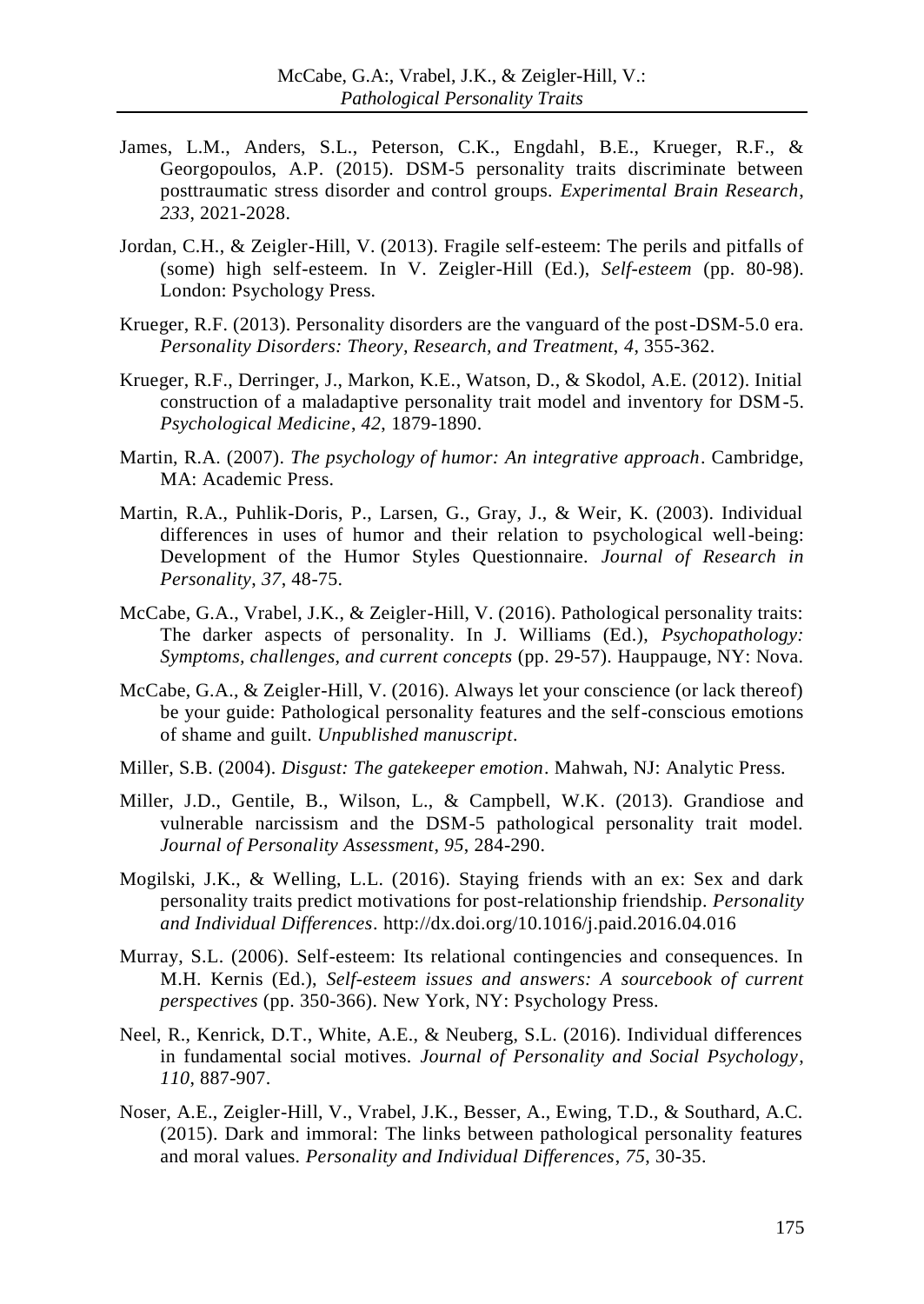- Orzeck, T., & Lung, E. (2005). Big-five personality differences of cheaters and noncheaters. *Current Psychology*, *24*, 274-286.
- Pollock, N.C., McCabe, G.A., Southard, A.C., & Zeigler-Hill, V. (2016). Pathological personality traits and emotion regulation difficulties. *Personality and Individual Differences*, *95*, 168-177.
- Quilty, L.C., Ayearst, L., Chimielewski, M., Pollock, B.G., & Bagby, R.M. (2013). The psychometric properties of the personality inventory for DSM-5 in an APA DSM-5 field trial sample. *Assessment*, *20*, 362-369.
- Robins, R.W., Tracy, J.L., Trzesniewski, K., Potter, J., & Gosling, S.D. (2001). Personality correlates of self-esteem. *Journal of Research in Personality*, *35*, 463-482.
- Rosenberg, M. (1965). *Society and the adolescent self-image*. Princeton, NJ: Princeton University Press.
- Rozin, P., & Fallon, A. (1987). A perspective on disgust. *Psychological Review*, *94*, 23-41.
- Salgado, J.F. (2002). The Big Five personality dimensions and counterproductive behaviors. *International Journal of Selection and Assessment*, *10*, 117-125.
- Schaller, M. (2006). Parasites, behavioral defenses, and the social psychological mechanisms through which cultures are evoked. *Psychological Inquiry*, *17*, 96- 101.
- Schaller, M., & Duncan, L.A. (2007). The behavioral immune system: Its evolution and social psychological implications. In J.P. Forgas, M.G. Haselton, & W. von Hippel (Eds.), *Evolution and the social mind: Evolutionary psychology and social cognition* (pp. 293-307). New York, NY: Psychology Press.
- Schmitt, D.P. (2004). The Big Five related to risky sexual behaviour across 10 world regions: Differential personality associations of sexual promiscuity and relationship infidelity. *European Journal of Personality*, *18*, 301-319.
- Soldz, S., & Vaillant, G.E. (1999). The Big Five personality traits and the life course: A 45-year longitudinal study. *Journal of Research in Personality*, *33*, 208-232.
- Southard, A.C., Noser, A.E., Pollock, N.C., Mercer, S.H., & Zeigler-Hill, V. (2015). The interpersonal nature of dark personality features. *Journal of Social and Clinical Psychology*, *34*, 555-586.
- Strickland, C.M., Drislane, L.E., Lucy, M., Krueger, R.F., & Patrick, C.J. (2013). Characterizing psychopathy using DSM-5 personality traits. *Assessment*, *20*, 327- 338.
- Tangney, J.P. (1995). Recent advances in the empirical study of shame and guilt. *American Behavioral Scientist, 38*, 1132-1145.
- Tangney, J.P., Wagner, P., Fletcher, C., & Gramzow, R. (1992). Shamed into anger? The relation of shame and guilt to anger and self-reported aggression. *Journal of Personality and Social Psychology*, *62*, 669-675.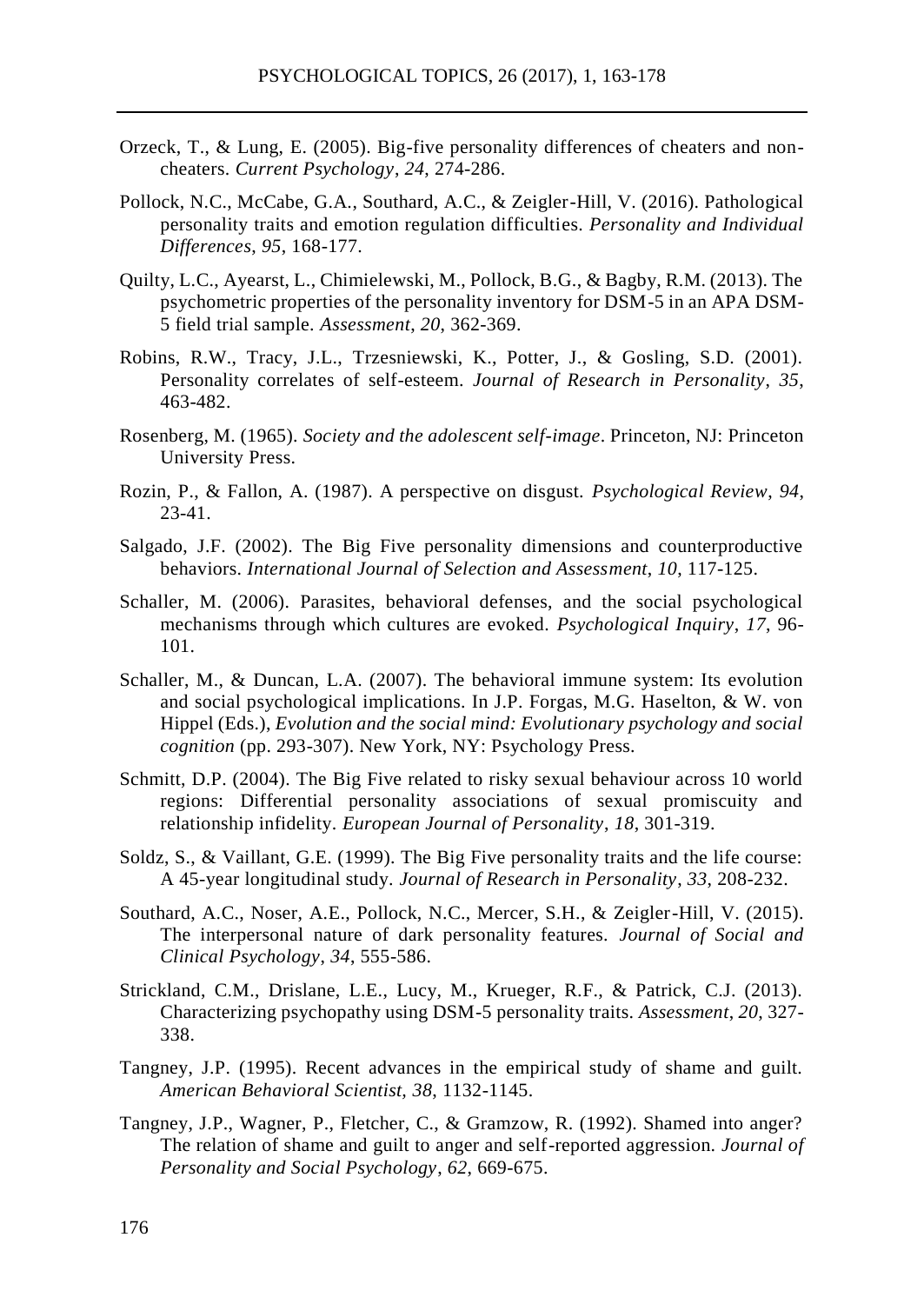- Tangney, J.P., Wagner, P.E., Hill-Barlow, D., Marschall, D.E., & Gramzow, R. (1996). Relation of shame and guilt to constructive versus destructive responses to anger across the lifespan. *Journal of Personality and Social Psychology*, *70*, 797-809.
- Thomas, K.M., Yalch, M.M., Krueger, R.F., Wright, A.G.C., Markon, K.E., & Hopwood, C.J. (2013). The convergent structure of DSM-5 personality trait facets and five-factor model trait domains. *Assessment*, *20*, 308-311.
- Trull, T.J., & Durrett, C.A. (2005). Categorical and dimensional models of personality disorder. *Annual Review of Clinical Psychology*, *1*, 355-380.
- Tybur, J.M., Lieberman, D., & Griskevicius, V. (2009). Microbes, mating, and morality: Individual differences in three functional domains of disgust. *Journal of Personality and Social Psychology*, *97*, 103-122.
- Van den Broeck, J., Bastiaansen, L., Rossi, G., Dierckx, E., & De Clercq, B. (2013). Age-neutrality of the trait facets proposed for personality disorders in DSM-5: A DIFAS analysis of the PID-5. *Journal of Psychopathology and Behavioral Assessment*, *35*, 487-494.
- Watson, D., Stasik, S.M., Ro, E., & Clark, L.A. (2013). Integrating normal and pathological personality: Relating the DSM-5 trait-dimensional model to general traits of personality. *Assessment*, *20*, 312-326.
- Wiggins, J.S., Phillips, N., & Trapnell, P. (1989). Circular reasoning about interpersonal behavior: Evidence concerning some untested assumptions underlying diagnostic classification. *Journal of Personality and Social Psychology*, *56*, 296-305.
- Williams, T.F., & Simms, L.J. (2015). Personality disorder models and their coverage of interpersonal problems. *Personality Disorders: Theory, Research, and Treatment*, *7*, 15-27.
- Wright, A.G., Calabrese, W.R., Rudick, M.M., Yam, W.H., Zelazny, K., Williams, T.F., ... Simms, L.J. (2015). Stability of the DSM-5 Section III pathological personality traits and their longitudinal associations with psychosocial functioning in personality disordered individuals. *Journal of Abnormal Psychology*, *124*, 199-219.
- Wright, A.G., Pincus, A.L., Hopwood, C.J., Thomas, K.M., Markon, K.E., & Krueger, R.F. (2012). An interpersonal analysis of pathological personality traits in DSM-5. *Assessment*, *19*, 263-275.
- Wright, A.G., Pincus, A.L., Thomas, K.M., Hopwood, C.J., Markon, K.E., & Krueger, R.F. (2013). Conceptions of narcissism and the DSM-5 pathological personality traits. *Assessment*, *20*, 339-352.
- Zeigler-Hill, V., McCabe, G.A., & Vrabel, J.K., (2016). The dark side of humor: DSM-5 pathological personality traits and humor styles. *Europe's Journal of Psychology*, *12*, 363-376.